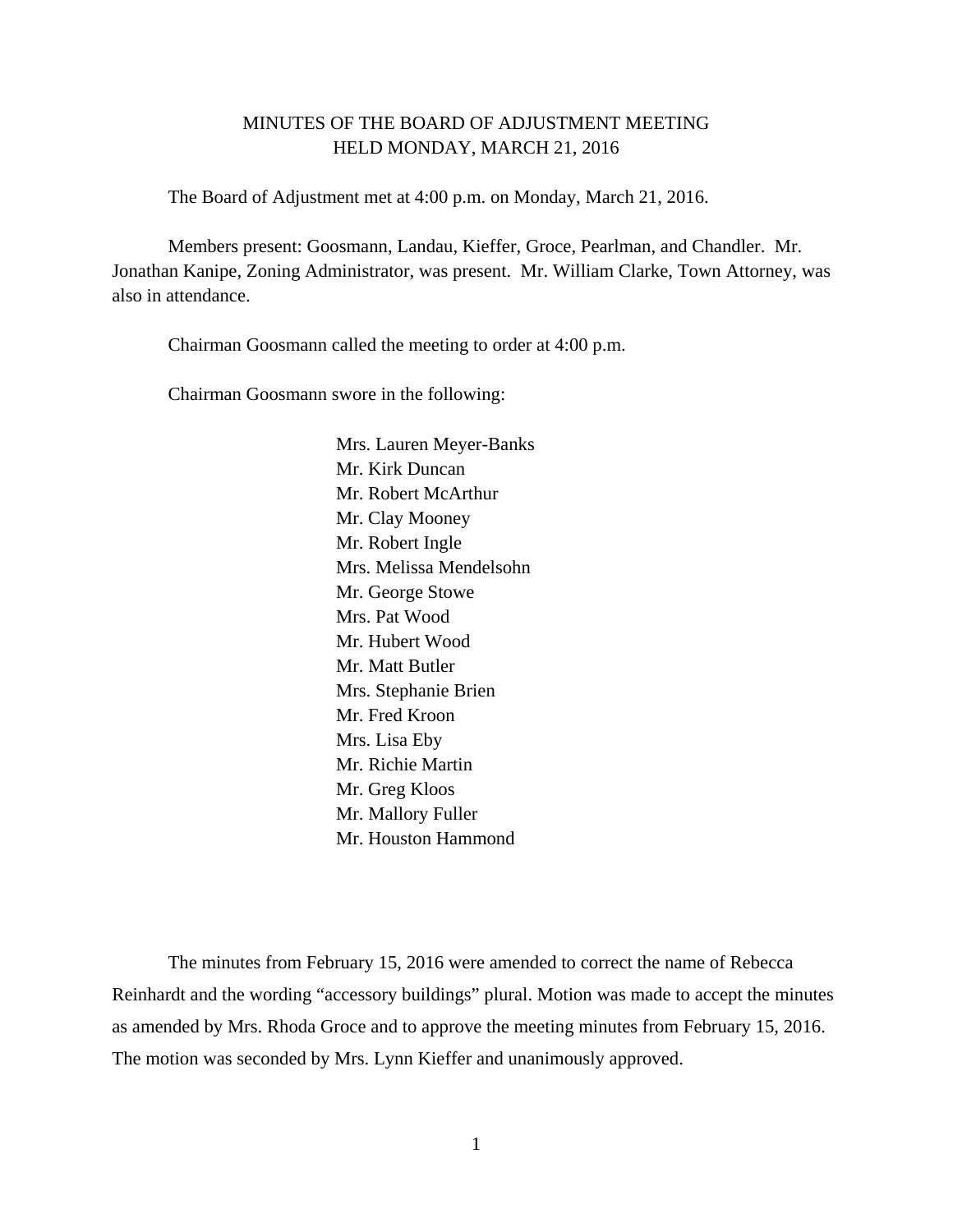Mrs. Lauren Myer-Banks of 12 Ridgefield Place was called forward to present her plans for a replacement fence. Mrs. Groce shepherded the discussion and asked Mrs. Meyer-Banks to present her request. Mrs. Meyer-Banks indicated that she originally proposed a replacement fence last month, but since that time has removed the bamboo in the rear yard and the new replacement fence will simply go back to the existing privacy fence. Mrs. Meyer-Banks showed the placement of the two gates that were associated with the property. There was a 10-15' section of the fence that had to be added to go back to the replacement fence.

 Chairman Goosmann reiterated that the Board was considering the case at 12 Ridgefield Place and invited anyone else to move forward to review the site if requested.

#### DELIBERATION & DETERMINATION

 Mrs. Groce reviewed the facts of the case. Mrs. Lauren Myer-Banks of 12 Ridgefield Place is seeking a Conditional Use Permit to request replacement of an existing fence and a variance to allow construction of a replacement fence on the Northern side-yard setback. She has presented photos of the fence she will be using and it will be professionally installed black vinyl, powder coated steel fence that will be four (4) feet high.

 Chairman Goosmann asked if there were any further comments about the facts recited. There were no further comments.

Chairman Goosmann asked for a motion. Mrs. Lynn Kieffer made a motion to approve a Conditional Use Permit and Variance as presented be granted to Mrs. Lauren Myer-Banks of 12 Ridgefield Place to replace a fence. The Conditional Use Permit is for a 4' high steel fence and gate and that the facts and findings as supported by Rhoda Groce and her summation be accepted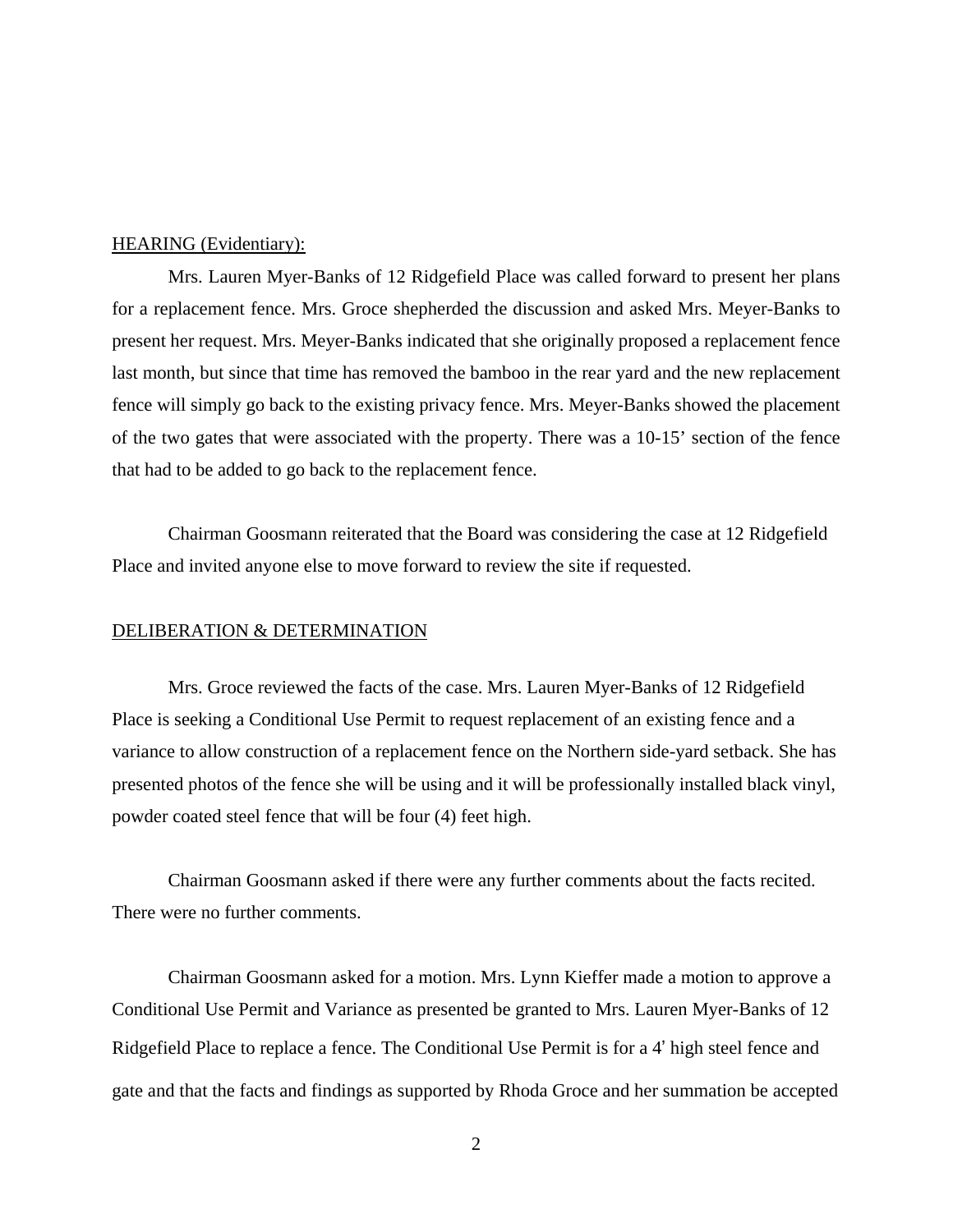as findings of fact to support the grant. The Board has inspected the site and no neighboring property owner has objected.

 Mrs. Kieffer moved that the Board granting this Conditional Use Permit, (a) would not materially endanger the public health or safety if located where proposed and developed according to the plans as submitted and improved, (b) met all required conditions and specifications of the Town of Biltmore Forest Zoning Ordinance, (c) would not substantially injure the value of adjoining or abutting property, and (d) would be in general conformity with the plan of development of the Town of Biltmore Forest and its environs as set forth in Sections 1005.03 (2) and (3) of the above ordinance. The applicant has been informed that he is to report to the Zoning Administrator within seven (7) days of completion of the project in order that the Zoning Administrator can determine that the project has been completed in accordance with plans submitted to the Town.

Further, Mrs. Kieffer moved that granting the Variance based upon the foregoing findings of fact, satisfied the applicable Sections of 1005.04 and paragraphs one through four, and would not be contrary to the public interest where, owing to special conditions, a literal enforcement of the provisions of this Ordinance would, in this case, result in a practical difficulty or unnecessary hardship. She further moved the Board to find that the spirit of the ordinance would be observed, public safety and welfare secured and substantial justice done. The applicant has been informed that he/she is to report to the Zoning Administrator within seven (7) days of completion of the project in order that the Zoning Administrator can determine that the project has been completed in accordance with plans submitted to the Town.

Mr. Robert Chandler seconded the motion and was unanimously approved.

Mrs. Meyer-Banks asked how long she had to have the fence constructed. Mr. Kanipe responded and said the time frame was six (6) months from the issuance of the permit.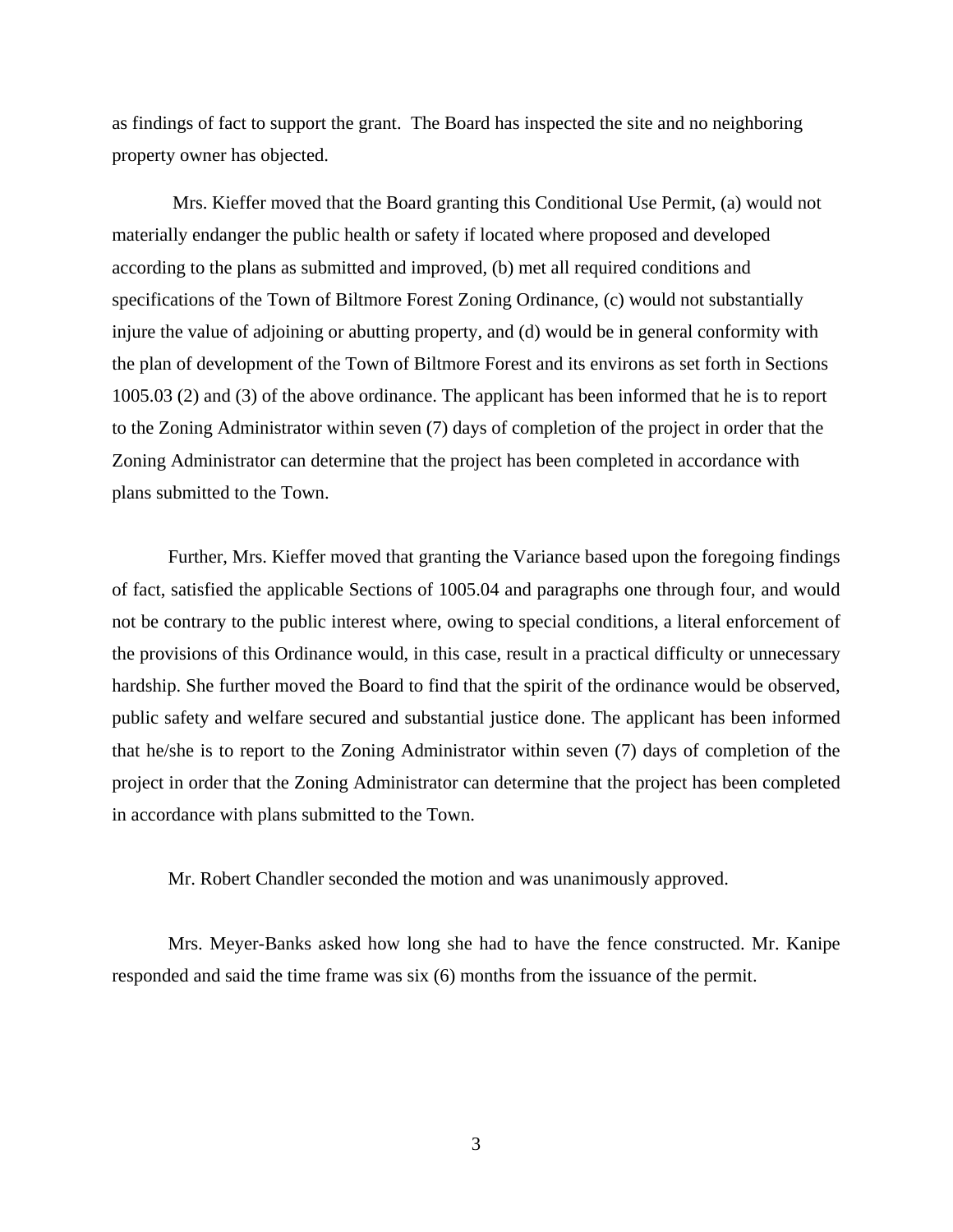Mr. Kirk Duncan and Mr. Robert McArthur, representing Carolina Day School at 1345 Hendersonville Road, were present and called forward to submit their request to continue the use of one (1) modular unit at the school campus. Dr. Richard Landau shepherded the discussion. Mr. Duncan, headmaster of the school, indicated the modular unit would be used to ease the space concerns present at the Lower School and for the Key School. Additionally, Mr. McArthur noted this was the most cost effective measure since water and sewer were already in place.

 Dr. Landau asked what space was included in the modular unit. There are eight (8) classrooms and some office space in each modular unit. Mr. Clay Mooney, a neighbor at Carolina Day School, was present to ask whether this was a plan to only have it for four (4) years or if this was something to keep for a longer time frame. Mr. Duncan stated that the intent was only to have this for a maximum length of four (4) years and no longer. Mr. Mooney stated he had no objections to the plan.

# DELIBERATION & DETERMINATION

 Dr. Landau recited the facts as presented. Carolina Day School at 1345 Hendersonville Road is requesting permission to allow for continual use of a modular unit for up to four (4) years and it measures 165'. It is the modular unit located nearest to Hendersonville Road. They request permission to leave this is until August 2020. The reason is for the expansion of the school and also to allow for the continuing construction of the school.

 Mr. Lowell Pearlman made a motion to approve a Conditional Use Permit and Variance as requested be granted to Carolina Day School of 1345 Hendersonville Road for a Conditional Use Permit to allow a placement of a modular unit on the Eastern end of the Carolina Day School campus until August 2020 and that the facts recited by Rich Landau and his summation be accepted as findings and fact to support this grant. The Board has inspected this site and no neighboring property owner has objected.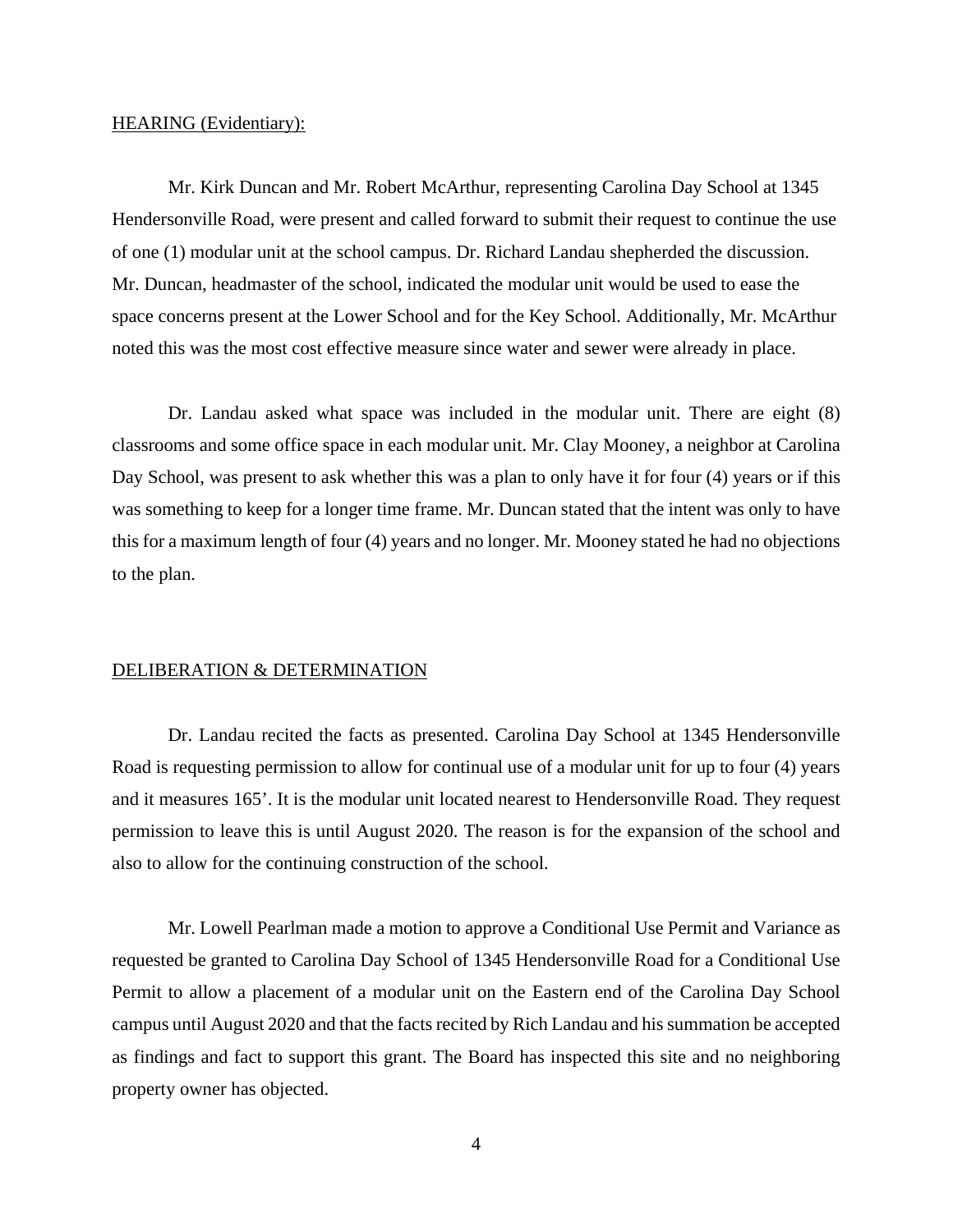Mr. Pearlman moved that the Board granting this Conditional Use Permit, (a) would not materially endanger the public health or safety if located where proposed and developed according to the plans as submitted and improved, (b) met all required conditions and specifications of the Town of Biltmore Forest Zoning Ordinance, (c) would not substantially injure the value of adjoining or abutting property, and (d) would be in general conformity with the plan of development of the Town of Biltmore Forest and its environs as set forth in Sections 1005.03 (2) and (3) of the above ordinance. The applicant has been informed that he is to report to the Zoning Administrator within seven (7) days of completion of the project in order that the Zoning Administrator can determine that the project has been completed in accordance with plans submitted to the Town.

Further, Mr. Pearlman moved that granting the Variance based upon the foregoing findings of fact, satisfied the applicable Sections of 1005.04 and paragraphs one through four, and would not be contrary to the public interest where, owing to special conditions, a literal enforcement of the provisions of this Ordinance would, in this case, result in a practical difficulty or unnecessary hardship. She further moved the Board to find that the spirit of the ordinance would be observed, public safety and welfare secured and substantial justice done. The applicant has been informed that he/she is to report to the Zoning Administrator within seven (7) days of completion of the project in order that the Zoning Administrator can determine that the project has been completed in accordance with plans submitted to the Town.

Mrs. Groce seconded the motion.

Mr. Robert Chandler stated he had a son who is a junior at Carolina Day School. Mr. Goosmann also noted he has a daughter who attends first grade at Carolina Day School.

The vote was unanimously approved.

# HEARING (Evidentiary):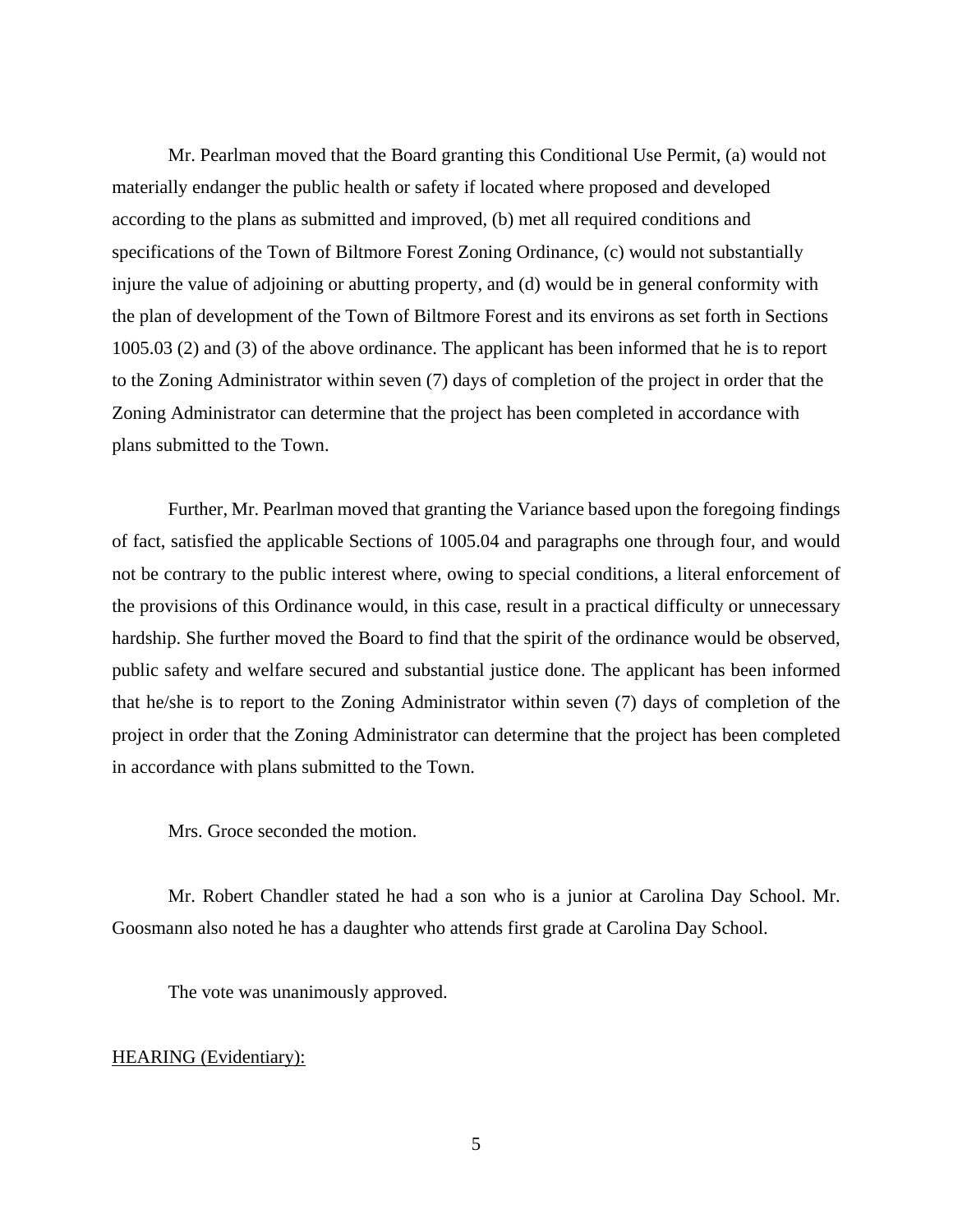Mr. Robert Ingle, 18 Busbee Road, was called forward to present his plans for a renewal of a previously approved Zoning Permit. Mr. Goosmann disclosed that Mr. Ingle was his brotherin-law and he would not take part in any of the discussion for the project.

Mr. Pearlman shepherded the discussion. Mr. Ingle indicated that everything remained the same on the home plan, but they had considered changing the pervious paver to a pervious concrete. Mr. Pearlman asked for clarification regarding the change and whether this is something they could consider at this time. Mr. Clarke indicated that the change in previous material, whether concrete or pavement, was not material as it did not change the impervious surface and was more for the Design Review Board portion.

Mrs. Kieffer asked when the project might commence. Mr. Ingle indicated that they hoped to begin construction within the next six (6) months.

# DELIBERATION & DETERMINATION

Mr. Pearlman recited the facts as presented. Mr. Robert Ingle has applied for a reissuing of a Zoning Permit which was previously granted in May 2015.

Chairman Goosmann asked if there were any questions about the Zoning Permit renewal, and restated that Mr. and Mrs. Ingle had reapplied because the original permit expired. The zoning permit was in fact approved previously and we are being asked once again to approve it.

Chairman Goosmann asked for a motion.

Dr. Landau moved that a Zoning Permit be reissued to Mr. and Mrs. Robert Ingle of 18 Busbee Road and the facts as stated by Lowell Pearlman and his summation be accepted as facts and findings to support this grant.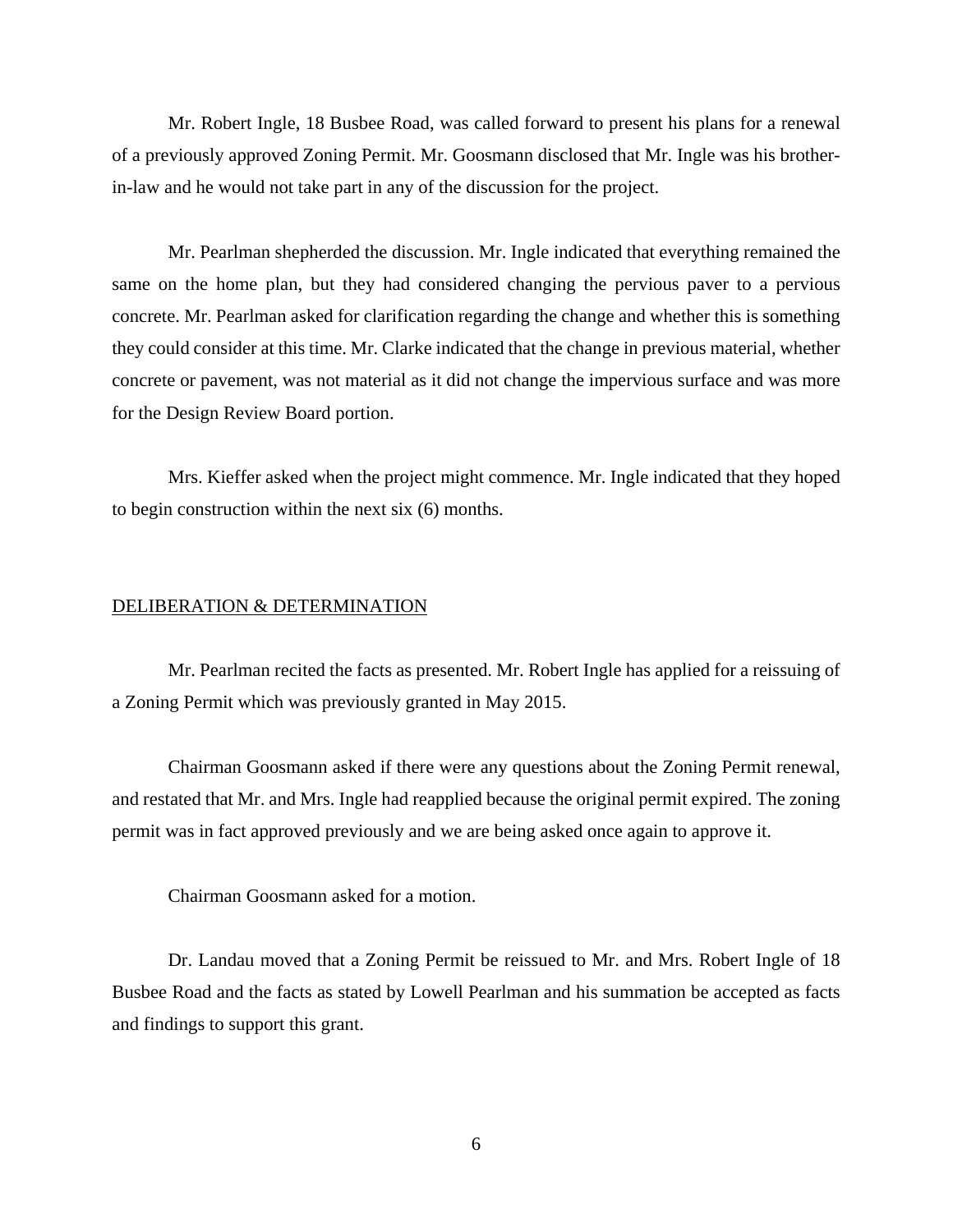Dr. Richard Landau made a motion to approve a renewal of the Zoning Permit as issued in May 2015. Mrs. Kieffer seconded the motion. Mrs. Groce abstained from voting. The motion was approved by the remaining Board members.

### HEARING (Evidentiary):

Dr. Steven Mendelsohn and Mrs. Melissa Mendelsohn, 25 Busbee Road, were called forward to present plans for a new garage attached to an existing accessory building.

Mr. Goosmann invited any new attendees who planned to speak to swear themselves in and sign in. Mr. George Stowe, architect for the Mendelsohn's, Mrs. Pat Wood, 12 Hemlock Road, and Mr. Matt Butler, contractor, were sworn in.

Mrs. Lynn Kieffer shepherded the discussion.

Mrs. Mendelsohn reviewed her project. The home was built in the late 1920s and the original garage was designed for much smaller vehicles. Mrs. Mendelsohn noted that the original house layout was constructed in what is now the present day side setback. There was no setback or zoning ordinance during the original construction of the house. There is also an underground stream which runs through the property. They have to keep any structure above grade in order to prevent water damage. After three years, they have come up with an idea that marries all of these issues together. They would like to build a two car garage off the current carriage house and the garage doors will face south. This is really the only way to work this. If the garage doors face north, there will not be enough turning radius to get out and if the garage doors face toward the house, we will not be able to keep the water out. By facing the garage door toward the guest cottage it will give us plenty of turning radius and a lovely motor court which will keep the period correctness of the house. It will be the best aesthetics for their neighbors as well. The neighbors will look at a cottage instead of garage doors. Mrs. Mendelsohn also said this would make a more colonial style look by adding windows and shutters. The roof lines will also tie in together beautifully. They intend to replace the slate that was there with a slate composite. The garage will be built off the current carriage house. A covered walkway will come off the carriage house and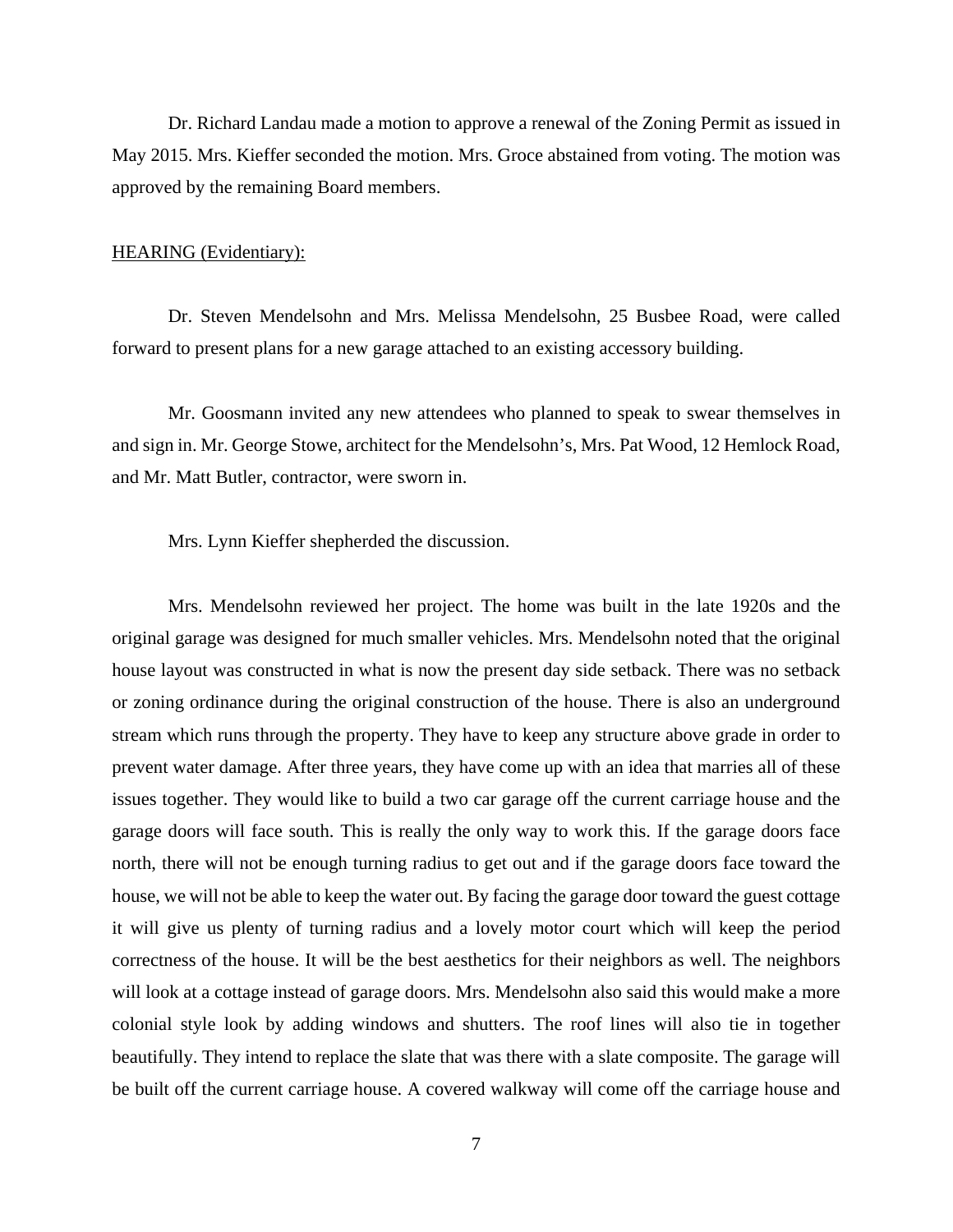connect to the side porch of the main house. The reason for doing this is because they did not want to compromise the historical or aesthetic appeal of this Georgia Colonial.

Mrs. Mendelsohn showed a digital image of the Armstrong residence, 10 Greenwood Road, as their model for how to construct the walkway and garage. The home included boxwoods, walkways, and lamps that are located in various places. The construction will include pervious pavers. Mrs. Mendelsohn indicated that she had spoken to her neighbor, Mrs. Terry Van Duyn, who supported and endorsed the plan. Mrs. Mendelsohn indicated that the Freemans, located on Forest Road, also were in support of the project. Mrs. Mendelsohn believed this project would assist in restoring the home to its previous luster.

Mr. Chandler asked how tall the lowest point would be. Mr. Stowe said the minimum height would be 6'8" or 6'9" at its lowest point as the walkway slopes up on the grade. There is a higher roof on the main house balcony that comes out and they hoped to extend the roof but make it appear as though it is a portion of the balcony. Mr. Chandler indicated that the project would be very well screened from the road, both Busbee and Forest, and is tucked away in the corner of the home. Mrs. Mendelsohn also noted that seventeen (17) Evergreens were planted between her property and the Van Duyn property that are now starting to grow and mature. Mrs. Mendelsohn also noted the plans for a painted, pierced brick wall that would connected to the home and is four (4) feet high. The brick wall is attached to the home, and as such a Conditional Use Permit or Variance is not required for this.

Chairman Goosmann asked if there were any questions about this case.

#### DELIBERATION & DETERMINATION

Mrs. Kieffer recited the facts of the case. Dr. Steve Mendelsohn and Mrs. Melissa Mendelsohn of 25 Busbee Road are requesting a Conditional Use Permit and a Variance to allow for the addition of a two bay automobile parking area to an existing accessory building. The project also includes a 405 square foot covered walkway connecting the garage to the main residence.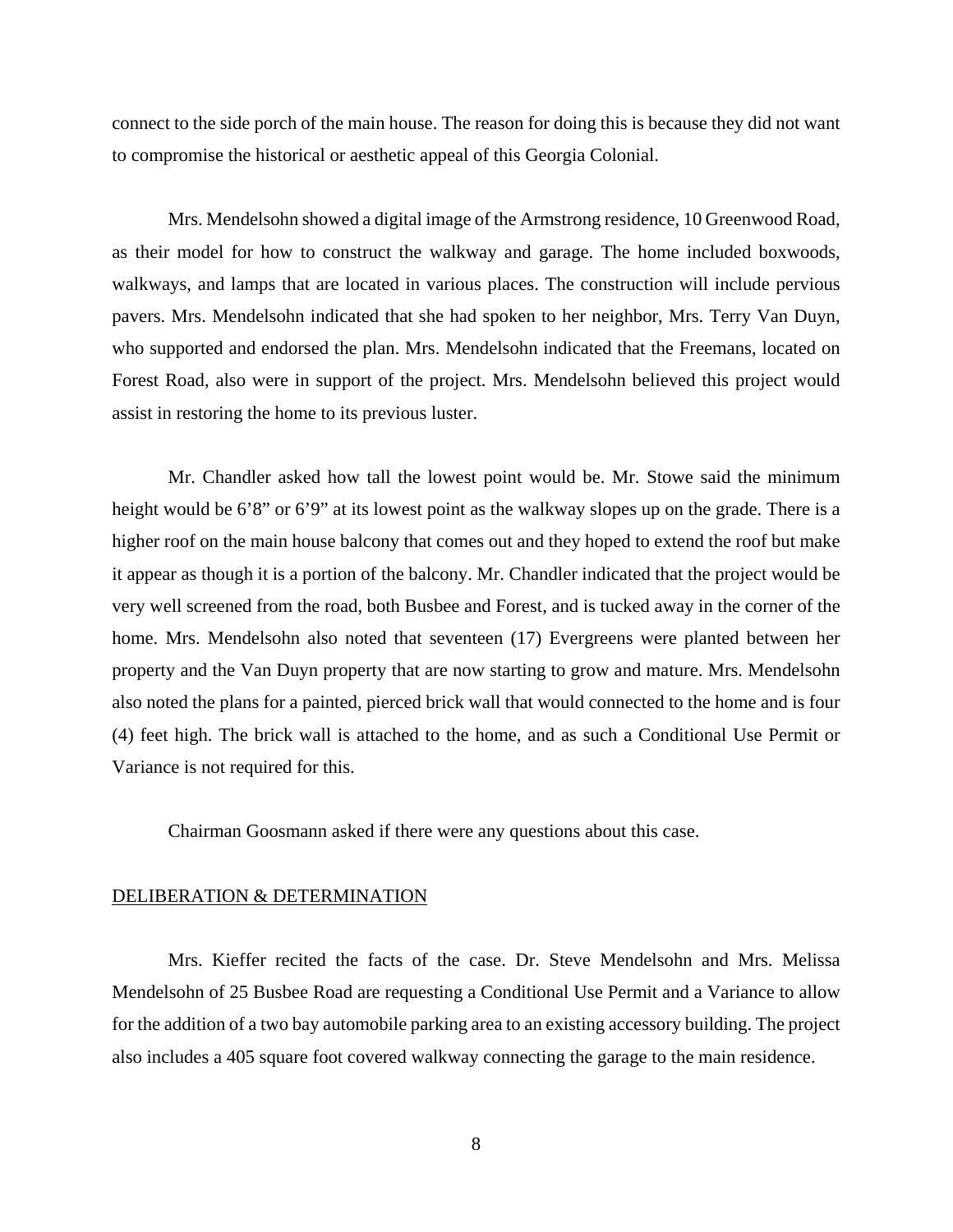A motion was made by Mrs. Groce to approve the Conditional Use Permit and Variance. I, Rhoda Groce, move that a Conditional use Permit and Variance be granted to Steven and Melissa Mendelsohn of 25 Busbee Road for the Conditional Use Permit and Variance to allow for the two bay auto parking area to the existing accessory building. The project includes a 405 customized square foot walkway attached to the main residence and that the facts as recited by Lynn Kieffer and her summation be accepted as findings and fact to support this grant. The Board has inspected this site and no neighboring property has objected.

Mrs. Groce moved that the Board granting this Conditional Use Permit, (a) would not materially endanger the public health or safety if located where proposed and developed according to the plans as submitted and improved, (b) met all required conditions and specifications of the Town of Biltmore Forest Zoning Ordinance, (c) would not substantially injure the value of adjoining or abutting property, and (d) would be in general conformity with the plan of development of the Town of Biltmore Forest and its environs as set forth in Sections 1005.03 (2) and (3) of the above ordinance. The applicant has been informed that he is to report to the Zoning Administrator within seven (7) days of completion of the project in order that the Zoning Administrator can determine that the project has been completed in accordance with plans submitted to the Town.

Further, Mrs. Groce moved that granting the Variance based upon the foregoing findings of fact, satisfied the applicable Sections of 1005.04 and paragraphs one through four, and would not be contrary to the public interest where, owing to special conditions, a literal enforcement of the provisions of this Ordinance would, in this case, result in a practical difficulty or unnecessary hardship. She further moved the Board to find that the spirit of the Ordinance would be observed, public safety and welfare secured and substantial justice done. The applicant has been informed that he/she is to report to the Zoning Administrator within seven (7) days of completion of the project in order that the Zoning Administrator can determine that the project has been completed in accordance with plans submitted to the Town.

The motion was seconded by Robert Chandler and unanimously approved.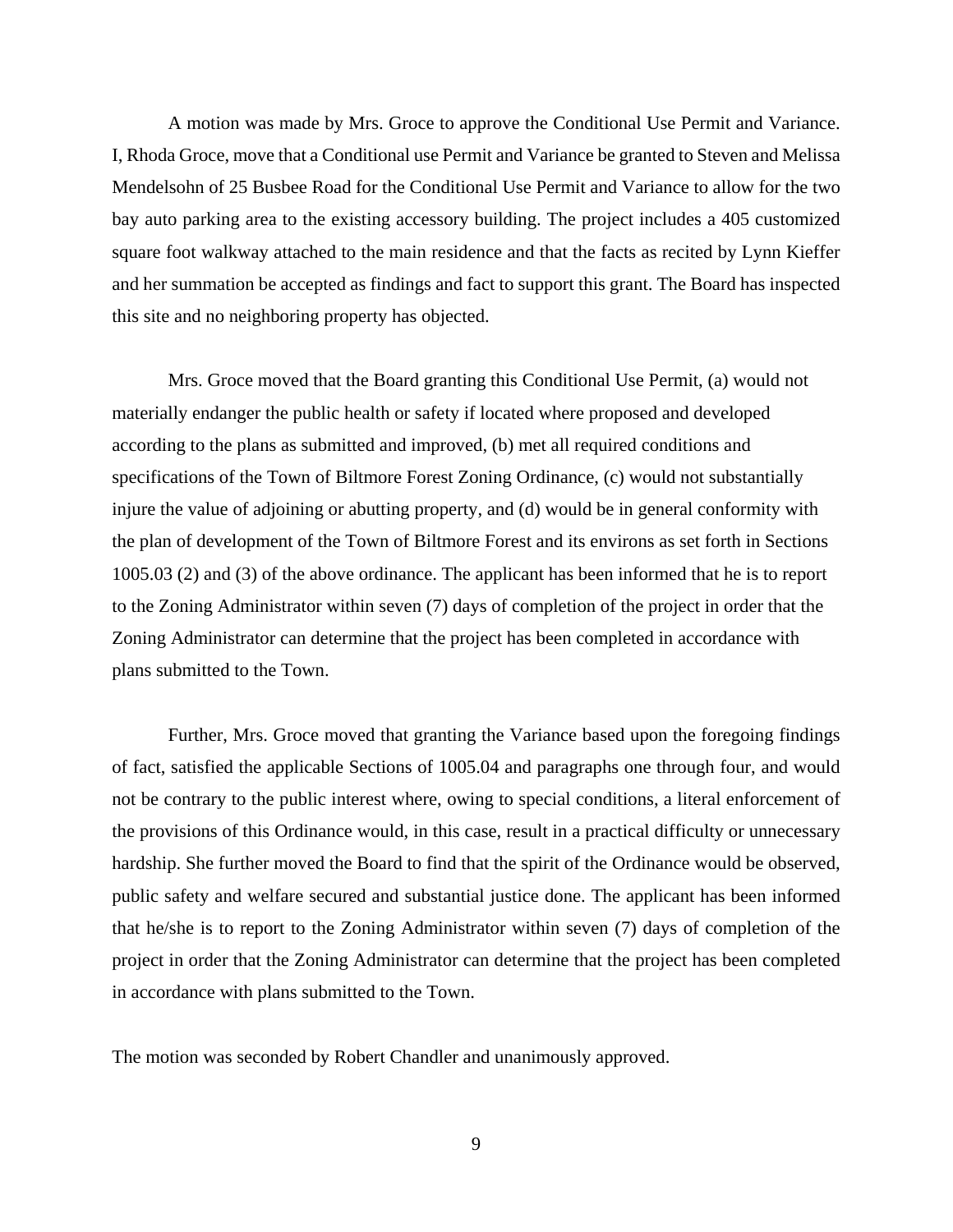Mr. Matt Butler, representing Carl Christian Radinger at 34 Hilltop Road, came forward for this project to renew an expired permit. Mr. Robert Chandler shepherded the discussion and reviewed the previous approval. Mr. Butler reviewed the plans and stated there had been issues with the pool contractor and work not being completed and performed well. Mr. Butler said there were changes to the landscape plan that had just come up, but Mr. Kanipe indicated the landscape plan was not for discussion at this meeting. The pool only, as a Conditional Use, was the matter being considered.

Mrs. Groce asked when the planned completion of the project was expected. Mr. Butler hoped to have the pool project completed by June 1, 2016.

Mr. Billy Clarke stated they got a Zoning Permit then they got a Building Permit. When you get a Building Permit, you have to complete construction within two years. They haven't completed construction in two years so there is no Building Permit so they have to apply for a new Zoning Permit for the pool so they can get a Building Permit from Buncombe County.

Chairman Goosmann asked if there were any further questions or discussion for this matter.

#### DELIBERATION & DETERMINATION

Mr. Chandler summarized the facts. Carl Christian Radinger of 34 Hilltop Road is asking for a renewal of an expired Conditional Use Permit for a swimming pool. A permit was issued to the applicant in September 2012. The permit expired so the Town was asked to approve the Conditional Use Permit for construction of a swimming pool renewing the original application.

Mr. Butler verified this was the completion of an existing pool, since it had already been partially constructed. Dr. Landau made a motion to approve this Conditional Use Permit. I, Rich Landau move that a request for an extension of the Zoning Permit for construction of a pool be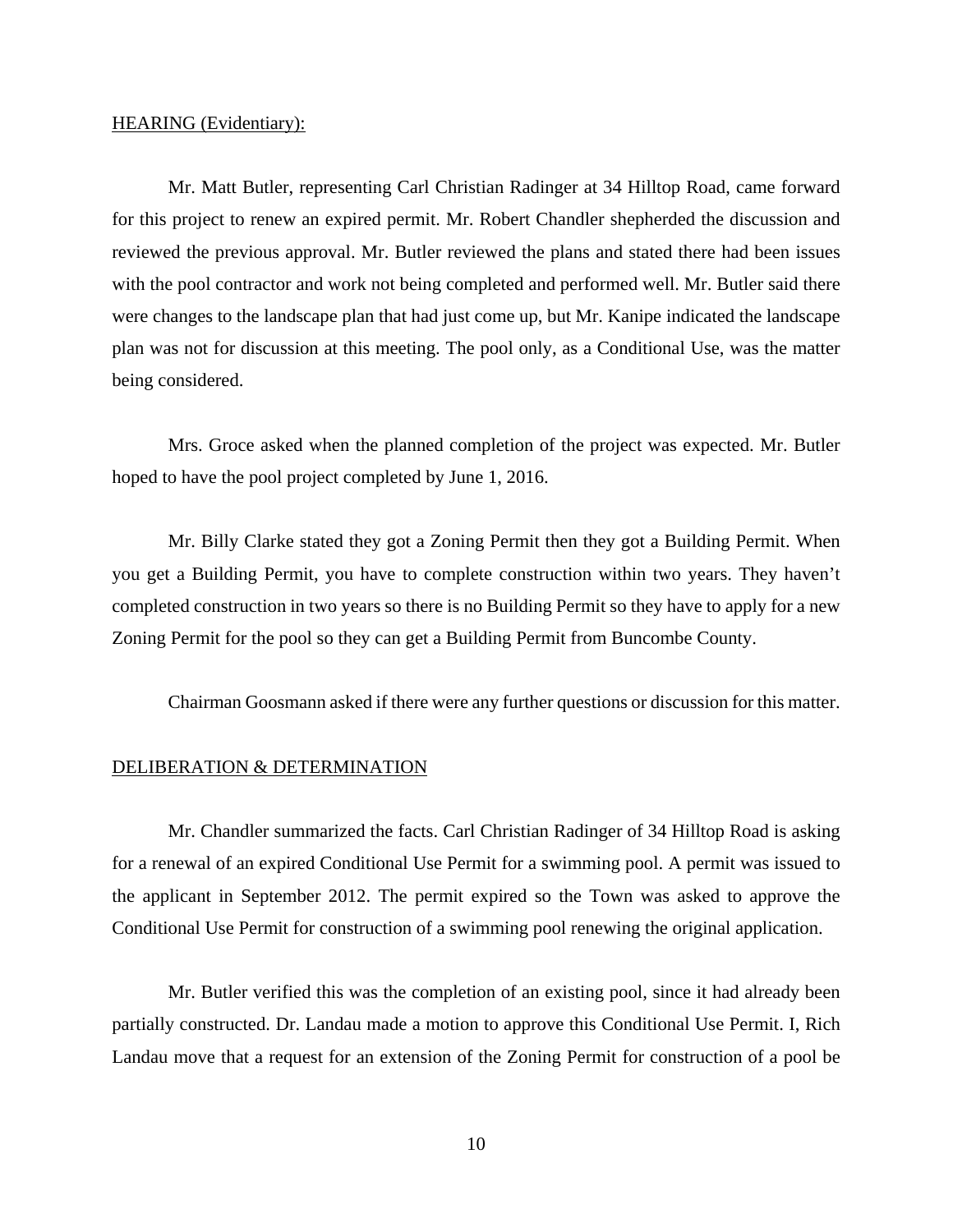granted to Mr. Carl Radinger of 34 Hilltop Road and that the summation of facts as cited by Robert Chandler be accepted as findings to support this grant.

Mr. Pearlman asked whether this was a Conditional Use Permit or a Zoning Permit, and Mr. Clarke stated this was a Zoning Permit. Mr. Clarke also reiterated that this was a renewal of an expired permit, not an extension of a permit.

Mrs. Rhoda Groce seconded the motion and was unanimously approved.

## HEARING (Evidentiary):

Dr. James Brien and Mrs. Stephanie Brien, 29 Hilltop Road, were called forward to present plans for the planned accessory building. Mrs. Groce shepherded the discussion. The storage shed would be located on an existing 12'x16' concrete slab. Mr. Chandler asked whether they had spoken to their neighbors, and Mrs. Brien indicated they had not. Mr. Chandler asked whether they would be agreeable to screening the structure additionally if requested, and Mrs. Brien said yes. They would more than likely go with pine trees or holly trees to keep in conformity with the rest of the landscape. Mrs. Groce recited the facts, and Chairman Goosmann reiterated that Mrs. Brien was comfortable with screening if necessary. Mrs. Brien agreed with these facts.

# DELIBERATION & DETERMINATION

James and Stephanie Brien of 29 Hilltop Road are seeking a Conditional Use Permit to allow the construction of an accessory building on an existing 12 x 16 concrete slab and a Variance to allow for construction of more than one accessory structure. The proposed location is on an existing slab and will be designed and conformed to the main residence. It will not be constructed within any setbacks. Chairman Goosmann added that they are also willing to put in additional buffering if needed.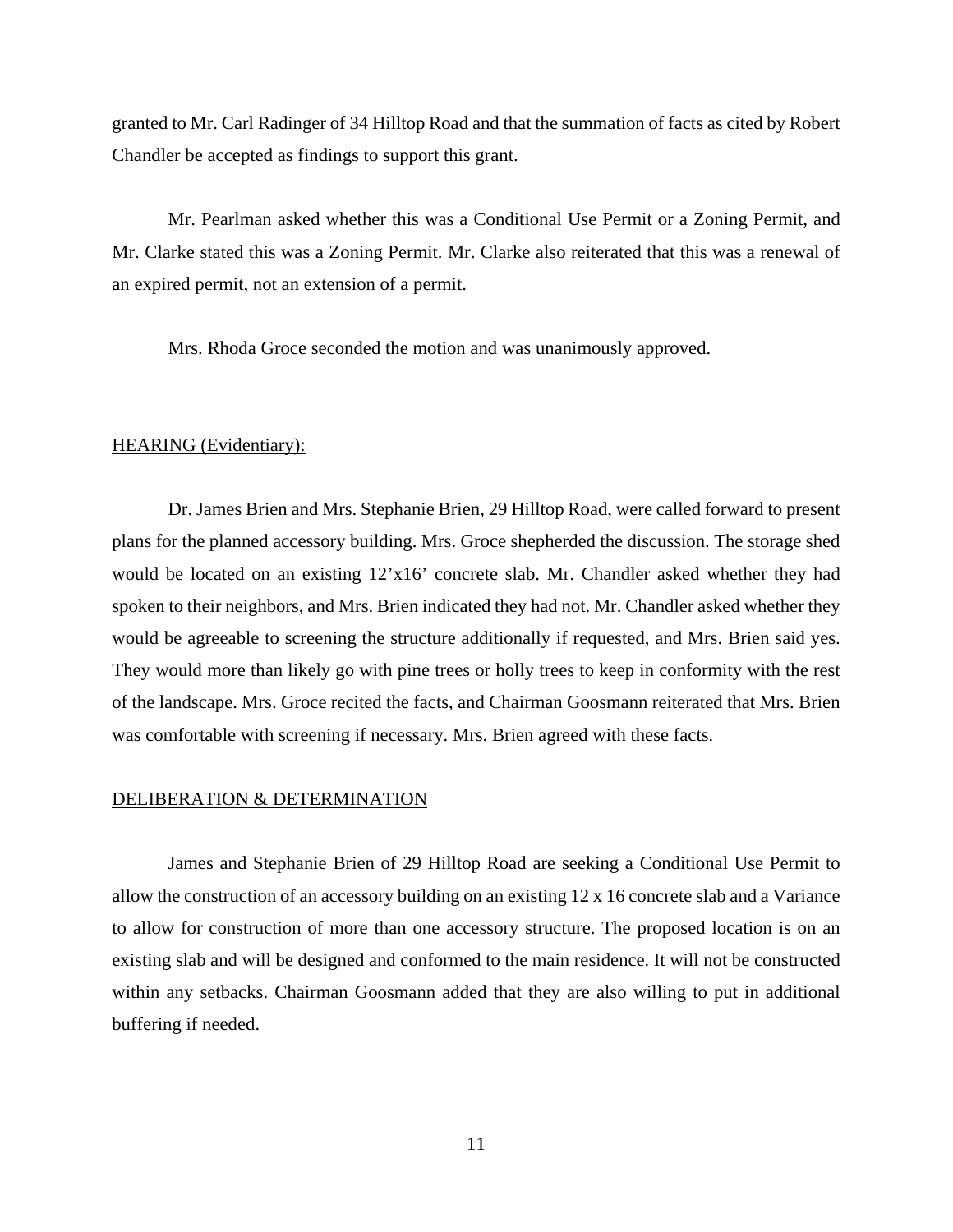Mr. Chandler made a motion to approve the Conditional Use and Variance. I, Robert Chandler move that a Conditional Use Permit and Variance be granted to James and Stephanie Brien of 29 Hilltop Road for a Conditional Use Permit for allowing construction of an additional accessory building and existing 12 x 16 concrete slab and a Variance to allow construction of more than one accessory structure and that the facts recited by Rhoda Groce and her summation be accepted as findings of fact to support this grant.

Mr. Chandler moved that the Board granting this Conditional Use Permit, (a) would not materially endanger the public health or safety if located where proposed and developed according to the plans as submitted and improved, (b) met all required conditions and specifications of the Town of Biltmore Forest Zoning Ordinance, (c) would not substantially injure the value of adjoining or abutting property, and (d) would be in general conformity with the plan of development of the Town of Biltmore Forest and its environs as set forth in Sections 1005.03 (2) and (3) of the above ordinance. The applicant has been informed that he is to report to the Zoning Administrator within seven (7) days of completion of the project in order that the Zoning Administrator can determine that the project has been completed in accordance with plans submitted to the Town.

Further, Mr. Chandler moved that granting the Variance based upon the foregoing findings of fact, satisfied the applicable Sections of 1005.04 and paragraphs one through four, and would not be contrary to the public interest where, owing to special conditions, a literal enforcement of the provisions of this Ordinance would, in this case, result in a practical difficulty or unnecessary hardship. She further moved the Board to find that the spirit of the ordinance would be observed, public safety and welfare secured and substantial justice done. The applicant has been informed that he/she is to report to the Zoning Administrator within seven (7) days of completion of the project in order that the Zoning Administrator can determine that the project has been completed in accordance with plans submitted to the Town.

Mr. Pearlman seconded the motion and was unanimously approved.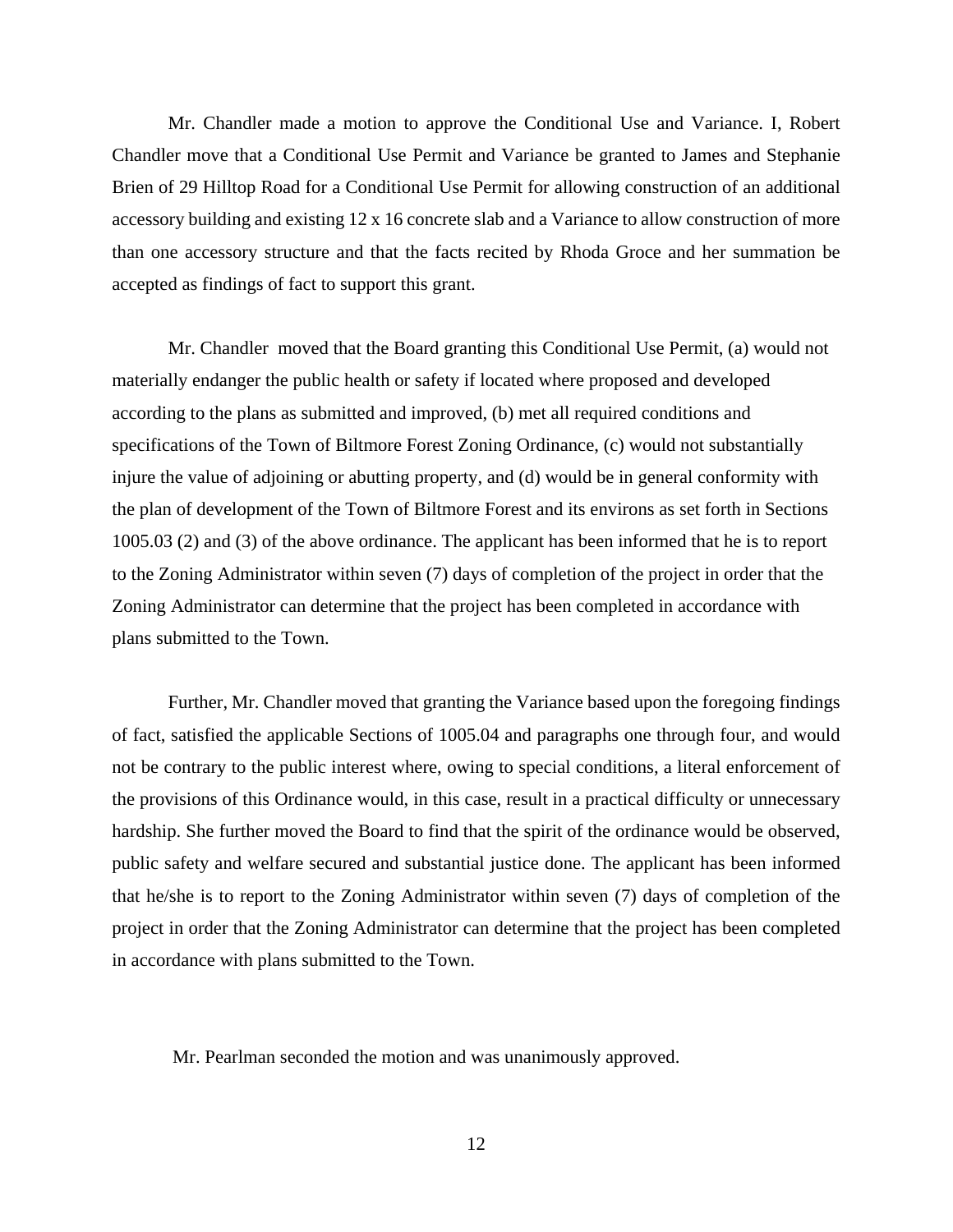Mr. Hubert and Mrs. Pat Wood, 12 Hemlock Road, were called forward to review their plans for a four (4) foot retaining wall and a six (6) foot fence on the top portion of the home. Mr. George Stowe, architect, and Mr. Fred Koon, contractor, were also present on the Wood's behalf. Dr. Landau shepherded the case and asked Mr. Stowe to present the plans for the home. Mr. Stowe indicated this request was in conjunction with a media room addition that would replace an existing screened in porch.

There is a steep bank which is on the rear of the property, and Mr. Stowe indicated that to keep drainage out of the new structure, they would like to build a masonry retaining wall along the existing bank. This would allow them to drop the grade and have a more level area behind the structure, and additionally, they would like to have a six (6) foot high steel picket fence to keep deer and other animals out of the rear of the yard.

Mr. Stowe stated that the remainder of the property would be kept the same and while there was visibility to neighbors on Cedar Chine they hoped that large, mature boxwoods could be removed from the front of the home and relocated to immediately hide the fence from the rear property lines. Mr. Stowe indicated on the plan the portion of the wall and fence that would be included for this approval process.

Mrs. Groce asked for clarification regarding the gates on the project. There are two gates attached to the wall area and that the gates are at the corner of the home and over behind the garage.

Mrs. Kieffer confirmed that the retaining wall is ninety (90) feet and Mr. Stowe said this was correct. Mr. Stowe reiterated that the idea was to allow drainage to flow away from the house by using the retaining wall.

Mrs. Wood indicated that she, the landscape architect, and landscape contractor had met that morning to review the mature boxwoods and that they did not believe neighbors would be able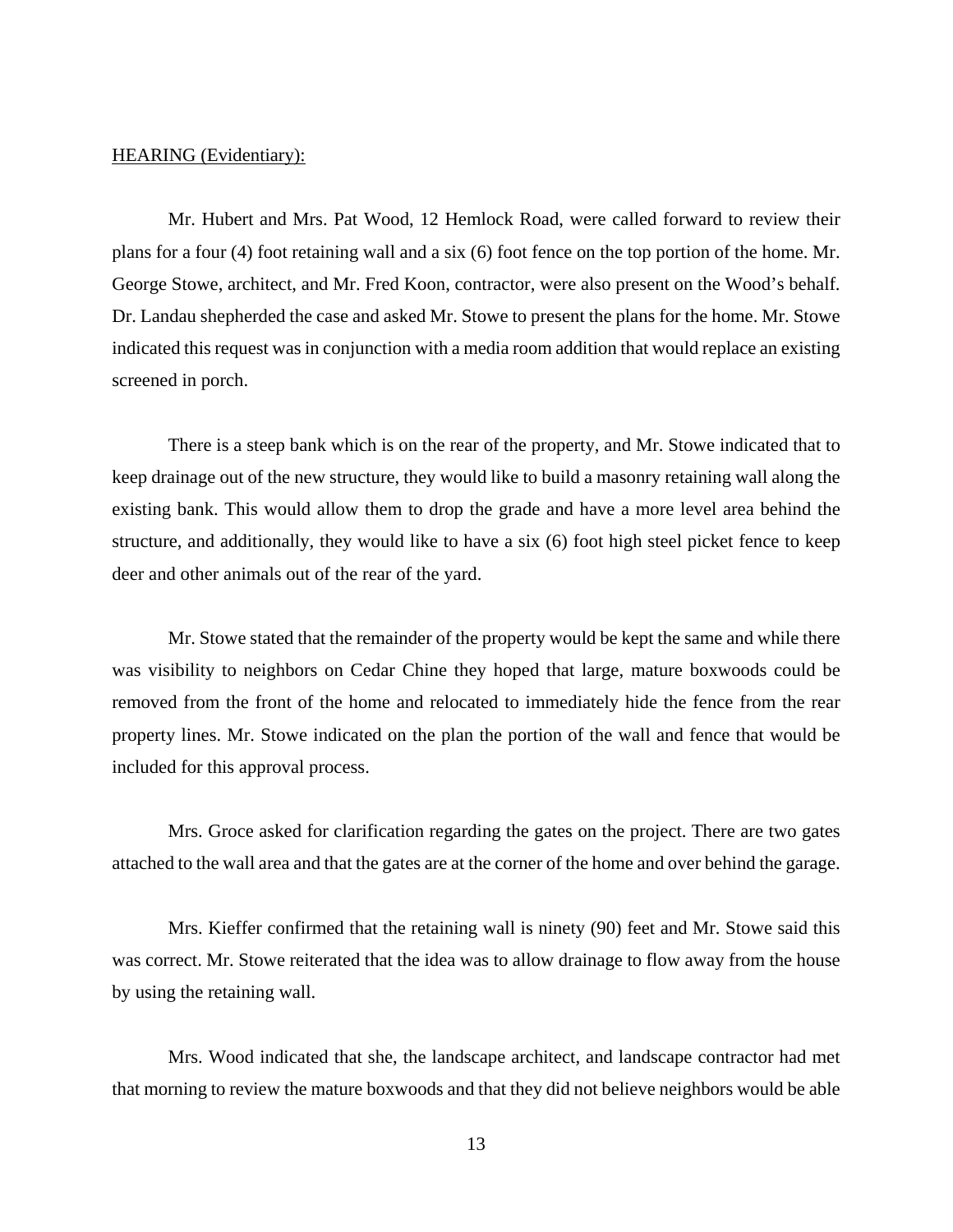to see the fence. Mrs. Lisa Eby, a rear property neighbor on Cedar Chine, indicated that she did not want to prevent them from constructing the wall or fence, but that they spent a significant amount of their time in the rear yard and enjoyed having it open. She did not want to look at a fence.

Dr. Landau asked whether the neighbor might enjoy the property more so if the boxwoods were there anyway. Mrs. Eby stated that if it were buffered she would have no problem with it. Mrs. Wood stated that she would be more than happy to screen and landscape the fence if the boxwoods did not survive or did not block the view.

Mr. Pearlman asked for clarification regarding the Board of Commissioner's discussion on fencing requirements and allowances. Mr. Kanipe indicated that the Board had made no changes as of yet, but the ordinance revisions were being worked on presently. Mr. Clarke agreed and stated it would be some time before the fence decisions were made. Mr. Kanipe indicated that at present the Ordinance, as written, still allowed fences and quoted the language that stated "chain link fences were discouraged".

Discussion then turned from Mrs. Kieffer as to whether the Woods had considered using deer fence materials. Mrs. Wood said she was unclear as to what material was best for this, as there are several types of it within Biltmore Forest.

Mr. Goosmann readdressed that the Conditional Use was being requested. Mr. Chandler asked Mrs. Wood to reiterate whether she agreed with adding increased buffering if necessary. Mrs. Wood said yes.

#### DELIBERATION & DETERMINATION

Dr. Landau recited the facts of the case, including noting that at least twenty (20) boxwoods would be relocated to work with Mrs. Eby's concern regarding seeing the fence. Hubert and Pat Wood are requesting a Conditional Use Permit to allow for construction of a masonry wall of a fence in the rear yard. They are requesting a four (4) foot high masonry wall in the backyard and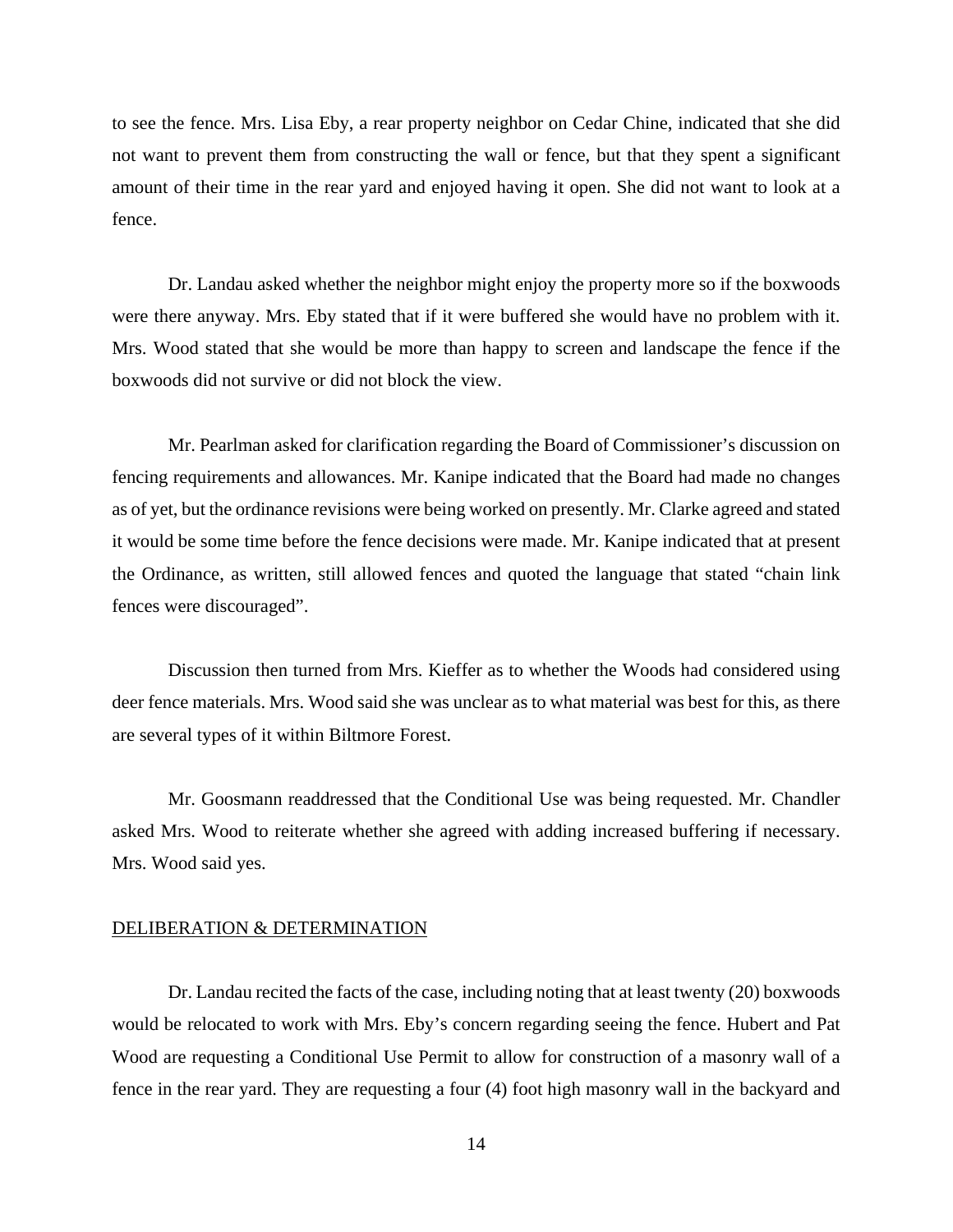this masonry wall will allow them to compliment the addition to their house and the wall will be ninety (90) feet long and the applicants propose to construct a six (6) foot tall painted steel fence on a segment of the wall. The fence would be sixty (60) feet in length and they will relocate twenty (20) boxwoods from the front of the house to buffer this fence. If the relocation of these boxwoods fail, the Woods are willing to provide additional buffering.

 Mrs. Groce asked whether there could be a condition that the screening be done in accordance with the Eby's standards. Mr. Goosmann stated that this would be left to the Town Administrator to verify that landscaping was done within accordance of the permit.

Mrs. Kieffer asked whether the fence would extend above the final grade in the rear yard. Mr. Stowe reiterated that the boxwoods would be planted and that the neighbors would only be able to see the top of the boxwoods or some portions of the fence located in between the boxwoods. Discussion turned to whether the fence would be screened from all sides and how this would be done.

Mr. Goosmann verified that the permit could only be issued if the applicant was agreeable to screening the fence from all sides. Mrs. Wood verified this was the case.

Mr. Goosmann asked for a motion based on the recitation of facts.

Mr. Pearlman made a motion to approve the Conditional Use Permit to allow the construction of masonry wall and fence in the rear yard. I, Lowell Pearlman, move that a Conditional Use Permit be granted to Hubert and Pat Wood of 12 Hemlock Road for an addition and fence in the rear yard. Chairman Goosmann clarified it is a four (4) foot high masonry wall and fence in the rear yard. The facts as recited by Rich Landau and his summation be accepted as findings and facts to support this grant. The Board has inspected this site and no neighboring property owner has objected.

Mr. Pearlman moved that the Board granting this Conditional Use Permit, (a) would not materially endanger the public health or safety if located where proposed and developed according to the plans as submitted and improved, (b) met all required conditions and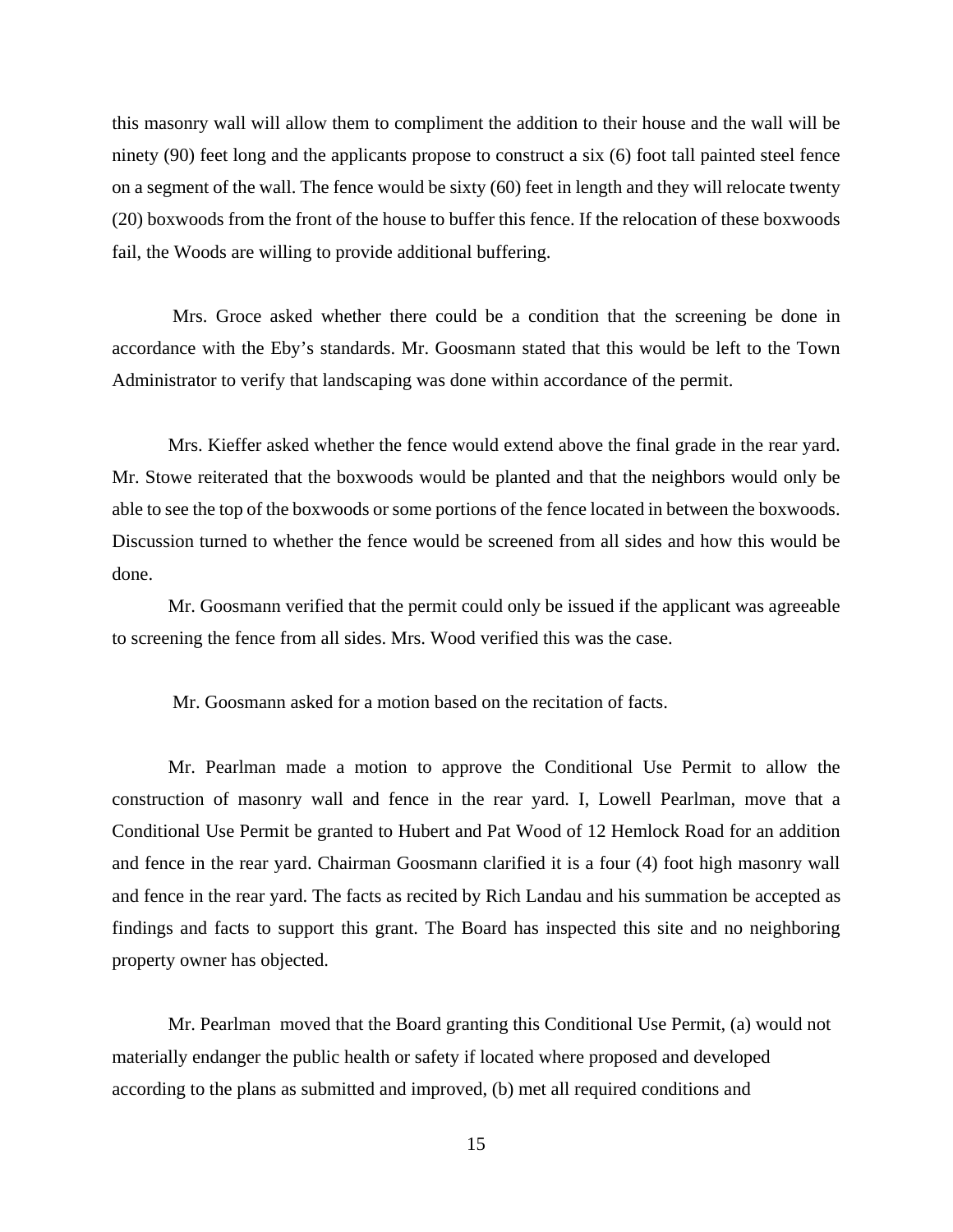specifications of the Town of Biltmore Forest Zoning Ordinance, (c) would not substantially injure the value of adjoining or abutting property, and (d) would be in general conformity with the plan of development of the Town of Biltmore Forest and its environs as set forth in Sections 1005.03 (2) and (3) of the above ordinance. The applicant has been informed that he is to report to the Zoning Administrator within seven (7) days of completion of the project in order that the Zoning Administrator can determine that the project has been completed in accordance with plans submitted to the Town.

Dr. Landau asked to add to the motion that some concerns for screening of the fence were expressed by neighbors. Mr. Pearlman amended his motion to include this screening, and that buffering would have to be done to the Board of Adjustment's standards. The motion was seconded by Dr. Landau.

 Mrs. Kieffer asked for clarification about when the project would commence. Mr. Stowe indicated the work would begin next month, and Mrs. Wood said the boxwood planting would be performed at the time the fence was constructed to fill in as many spaces as possible.

Chairman Goosmann if there were any further comments or questions regarding this matter. The vote was approved unanimously.

#### HEARING (Evidentiary):

 John Miles Smith, 8 Chauncey Circle, was called forward in regards to his new house project. Mr. Richie Martin, Dillard-Jones Builders, was present to review this case. Mrs. Kieffer shepherded the discussion. Mr. Martin reviewed the site plan generally, including the presence of two ornamental walls in the front yard and three in the rear yard. The three (3) rock walls in the rear yard are there in order to allow for the drainage of the crawl space basement. There is a lighted column that is eighteen (18) inches within the setback and the rock wall, at its highest point, is three (3) feet within the setback. Mr. Chandler asked whether there was any neighbor that could see the rock wall within the three (3) foot setback. Mr. Martin indicated that it was already well screened with planned plantings.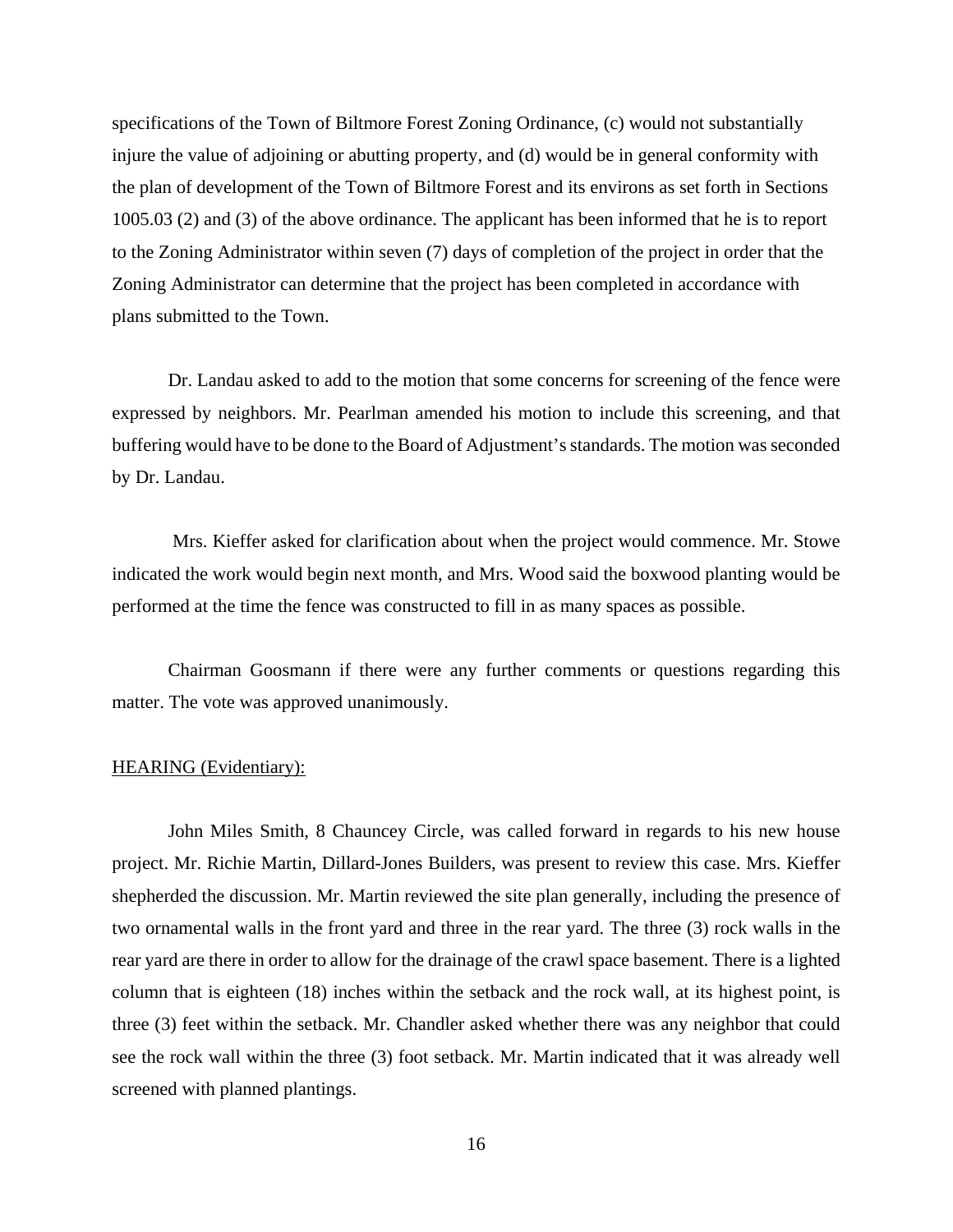# DELIBERATION & DETERMINATION

Mrs. Kieffer recited the facts of the case and that a Conditional Use Permit and Variance were requested for the construction of the four (4) rock walls and lighted column. Mr. John Miles Smith at 8 Chauncey Circle is requesting plans for a new residence. A Conditional Use Permit for the construction of a rock wall and column located on the side of the home. Additionally, Variances are requested for the construction of four (4) rock headwalls within the setbacks of the property.

 Mr. Chandler made a motion to approve this request. I, Robert Chandler, move that a Conditional Use Permit and Variance as requested be granted to Mr. John Smith of 8 Chauncey Circle for the Zoning Permit of a new residence and landscape plan approval and the Conditional Use to be allowed for construction of a stone wall and lighted columns and a Variance for the portion that is going to be in the setback. The facts as recited by Mrs. Lynn Kieffer and her summation be accepted as findings of fact to support this grant. The Board has inspected the site and no neighboring property owner has objected.

Mr. Chandler moved that the Board granting this Conditional Use Permit, (a) would not materially endanger the public health or safety if located where proposed and developed according to the plans as submitted and improved, (b) met all required conditions and specifications of the Town of Biltmore Forest Zoning Ordinance, (c) would not substantially injure the value of adjoining or abutting property, and (d) would be in general conformity with the plan of development of the Town of Biltmore Forest and its environs as set forth in Sections 1005.03 (2) and (3) of the above ordinance. The applicant has been informed that he is to report to the Zoning Administrator within seven (7) days of completion of the project in order that the Zoning Administrator can determine that the project has been completed in accordance with plans submitted to the Town.

Further, Mr. Chandler moved that granting the Variance based upon the foregoing findings of fact, satisfied the applicable Sections of 1005.04 and paragraphs one through four, and would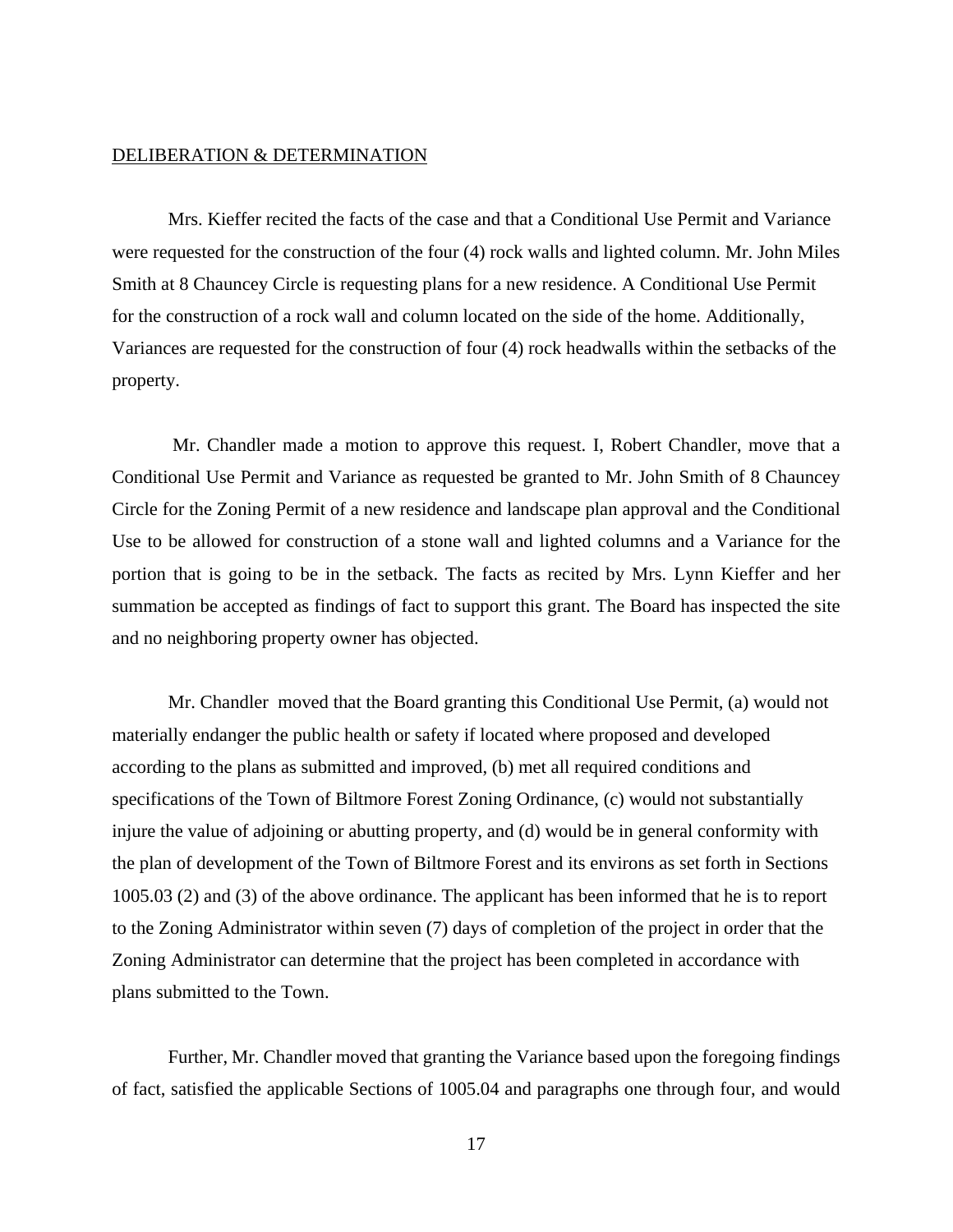not be contrary to the public interest where, owing to special conditions, a literal enforcement of the provisions of this Ordinance would, in this case, result in a practical difficulty or unnecessary hardship. She further moved the Board to find that the spirit of the ordinance would be observed, public safety and welfare secured and substantial justice done. The applicant has been informed that he/she is to report to the Zoning Administrator within seven (7) days of completion of the project in order that the Zoning Administrator can determine that the project has been completed in accordance with plans submitted to the Town.

Mrs. Groce seconded the motion. Mr. Goosmann asked Mr. Martin to revisit what lighting was planned for the column. Mr. Martin said it was not decided yet, but was advised to review the Town Zoning Ordinance before making a decision. The vote was unanimously approved.

# HEARING (Evidentiary):

Mr. Nathan and Mrs. Erin Renfro, 57 Forest Road, are presenting plans for a new residence and request permission for a Conditional Use Permit for an accessory use to construct an 18" high stacked stone wall in the rear yard.

 Mr. Greg Kloos, Mr. Mallory Fuller, and Mr. Houston Hammond were present to review the landscape plan, site plan, and Conditional Use Permit request for an 18" stone wall. Mr. Chandler shepherded the discussion. The purpose of the stone wall is to limit the amount of grading to be done in the back yard, and this allows several large trees in the back yard to be saved. Mr. Kloos indicated that the wall would also assist with drainage and provided a photo that reflected what the wall might look like. The wall in the photo was noted to be higher than the one planned on site.

Mr. Clarke asked if they were disturbing over twenty (20) percent of the lot, and Mr. Hammond said no. Mr. Kloos indicated they were under their impervious surface and maximum roof coverage requirements. Mrs. Groce thanked the applicants for a design that worked within the Ordinance.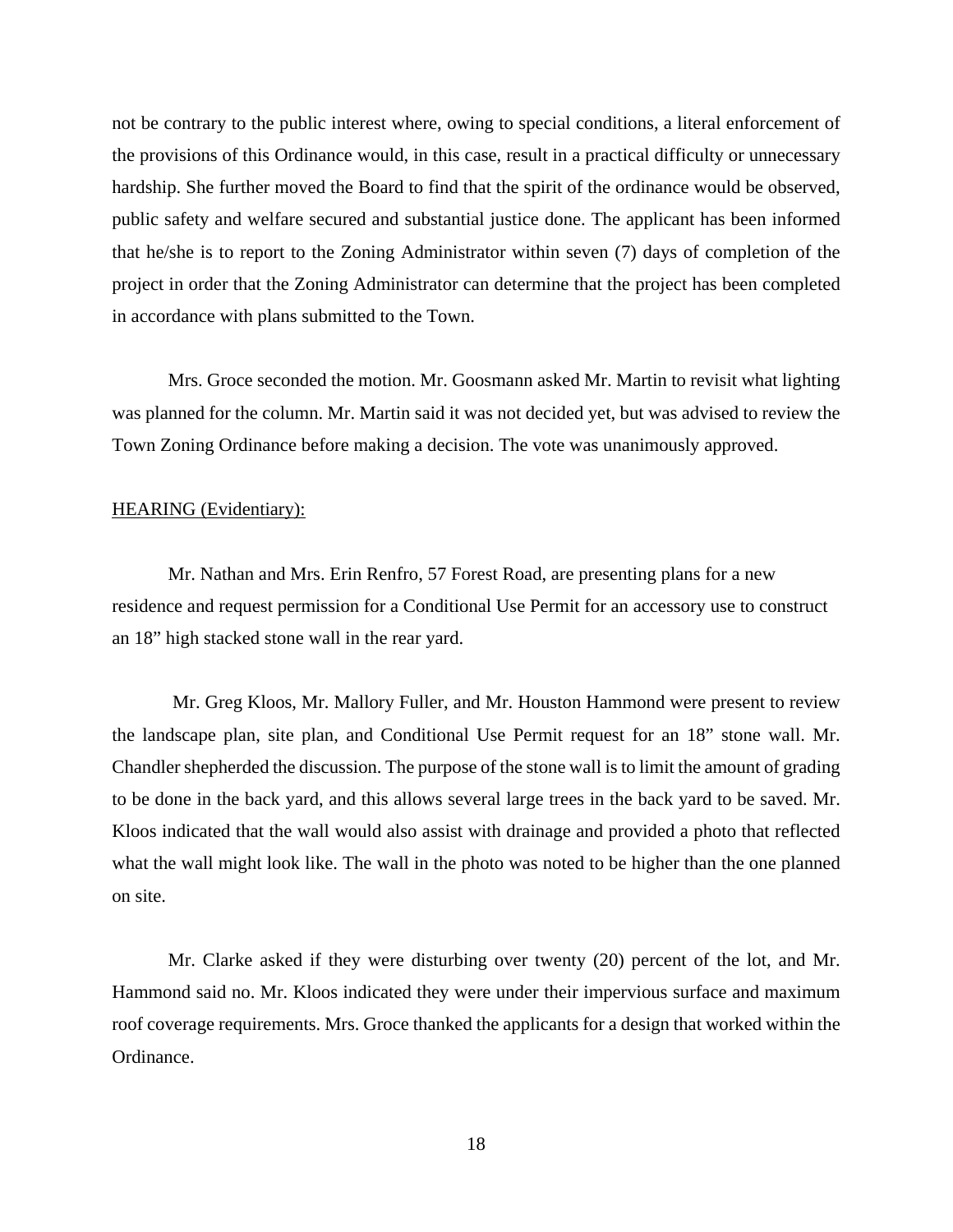# DELIBERATION & DETERMINATION

Mr. Chandler recited the facts and noted that the 18" stone wall was present to preserve some of the larger trees on the rear of the lot and for drainage purposes. Mr. Nathan and Mrs. Erin Renfro at 57 Forest Road are applying for a Zoning Permit for construction of a new residence and a Conditional Use Permit to construct an eighteen (18) inch stone wall in the rear yard as an accessory use. That wall will act as a retaining wall to help with drainage and other factors that are needed on the site. They will be buffered and most likely not be seen by any of the neighbors.

I, Lynn Kieffer, move that a Conditional Use Permit as requested be granted to Nathan and Erin Renfro at 57 Forest Road to construct an eighteen (18) inch stone wall in the rear yard and that the facts as recited by Robert Chandler and his summation be accepted as findings and fact to support this grant. The Board has inspected this site and no neighboring property owner has objected.

Mrs. Kieffer moved that the Board granting this Conditional Use Permit, (a) would not materially endanger the public health or safety if located where proposed and developed according to the plans as submitted and improved, (b) met all required conditions and specifications of the Town of Biltmore Forest Zoning Ordinance, (c) would not substantially injure the value of adjoining or abutting property, and (d) would be in general conformity with the plan of development of the Town of Biltmore Forest and its environs as set forth in Sections 1005.03 (2) and (3) of the above ordinance. The applicant has been informed that he is to report to the Zoning Administrator within seven (7) days of completion of the project in order that the Zoning Administrator can determine that the project has been completed in accordance with plans submitted to the Town.

Mr. Pearlman seconded the motion and was unanimously approved.

19